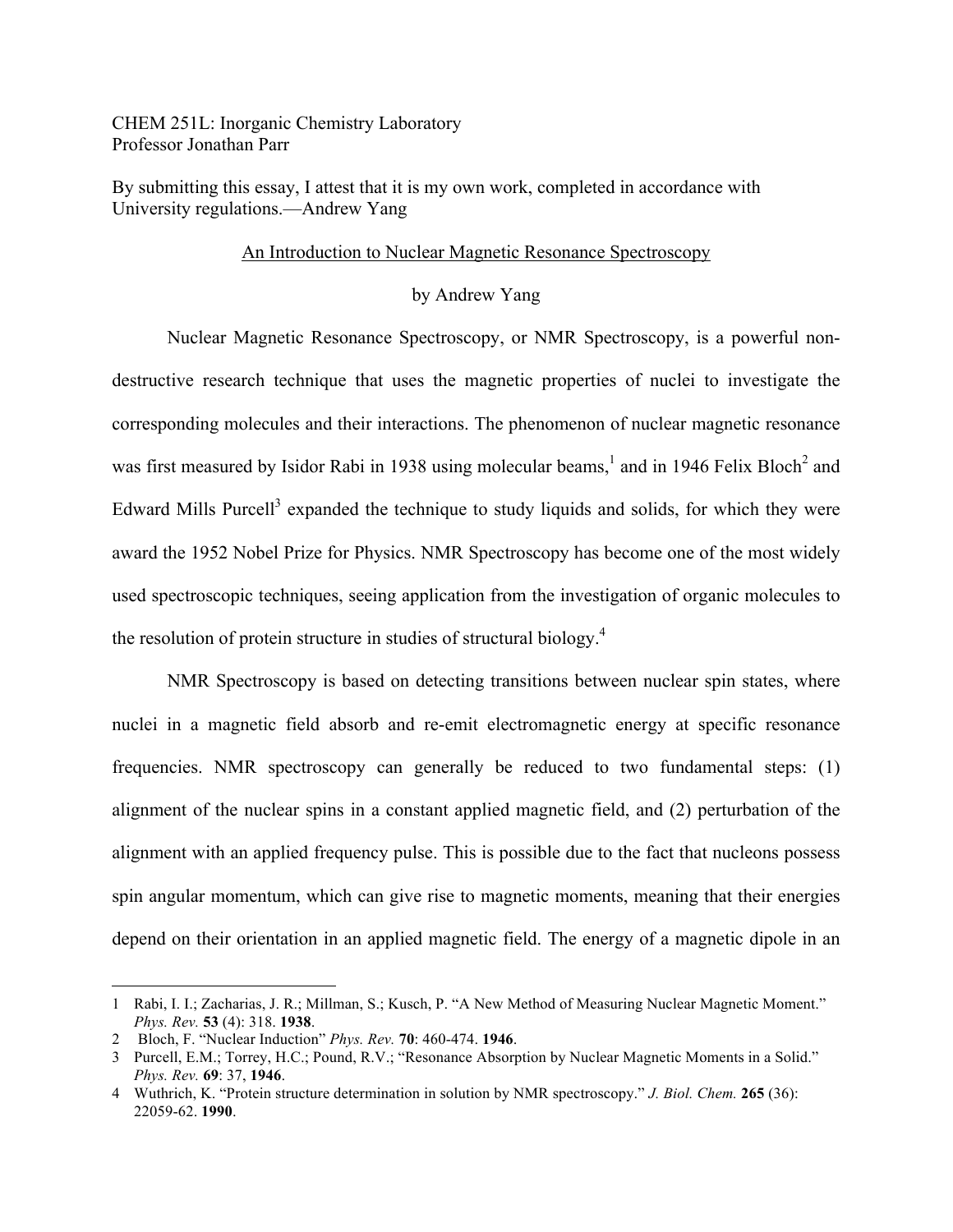$$
E = -\mu \cdot \mathbf{B} \tag{1}
$$

where  $\mu$  is the magnetic dipole moment and  $\bf{B}$  is the applied field.

The magnetic dipole moment is proportional to the nuclear spin angular momentum of the nucleus **I**, giving

$$
\mathbf{\mu} = \gamma \mathbf{I} \tag{2}
$$

where  $\gamma$  is the gyromagnetic ratio, a characteristic property for the specific particle or system of concern. The angular momentum vector of the nucleus must be quantized both in magnitude and in direction, $5$  and is characterized by two quantum numbers: the nuclear spin angular momentum quantum number *I* and the nuclear spin magnetic quantum number  $m<sub>L</sub>$ . The value of *I* is fixed for a particular nucleus, but the value of  $m<sub>I</sub>$  spans the range between  $-I$  and  $+I$  in integer steps. The magnitude of the angular momentum vector **I** is related to the angular momentum quantum number *I* by

$$
|\mathbf{I}| = \hbar (I(I+1))^{1/2} \tag{3}
$$

where *h* is the reduced Planck constant, or Dirac constant. Some information of the orientation of the angular momentum vector is given by the nuclear spin magnetic quantum number  $m<sub>I</sub>$  by

$$
I_z = m_l \hbar \tag{4}
$$

where  $I_z$  is the projection of the angular momentum vector along the Cartesian z-axis.<sup>6</sup>

Individual nucleons have half-integer spin quantum numbers, $\frac{7}{1}$  meaning that nuclei can have an integer or half-integer quantum number *I*. Similar to electrons, anti-parallel spin alignment in protons and in neutrons is the permitted state, so nuclei containing even numbers of

 <sup>5</sup> Gerlach, W.; Stern, O.; "Der exerpimentelle Nachweis der Richtungsquantelung im Magnetfeld" *Zeitschrift für Physik* **9** (1): 349-352. **1922**.

<sup>6</sup> Slichter, C.P. *Principles of Magnetic Resonance*. Springer: Berlin, **1990**.

<sup>7</sup> Pauli, W. "The Connection Between Spin and Statistics" *Phys. Rev.* **58**, 716-722. **1940**.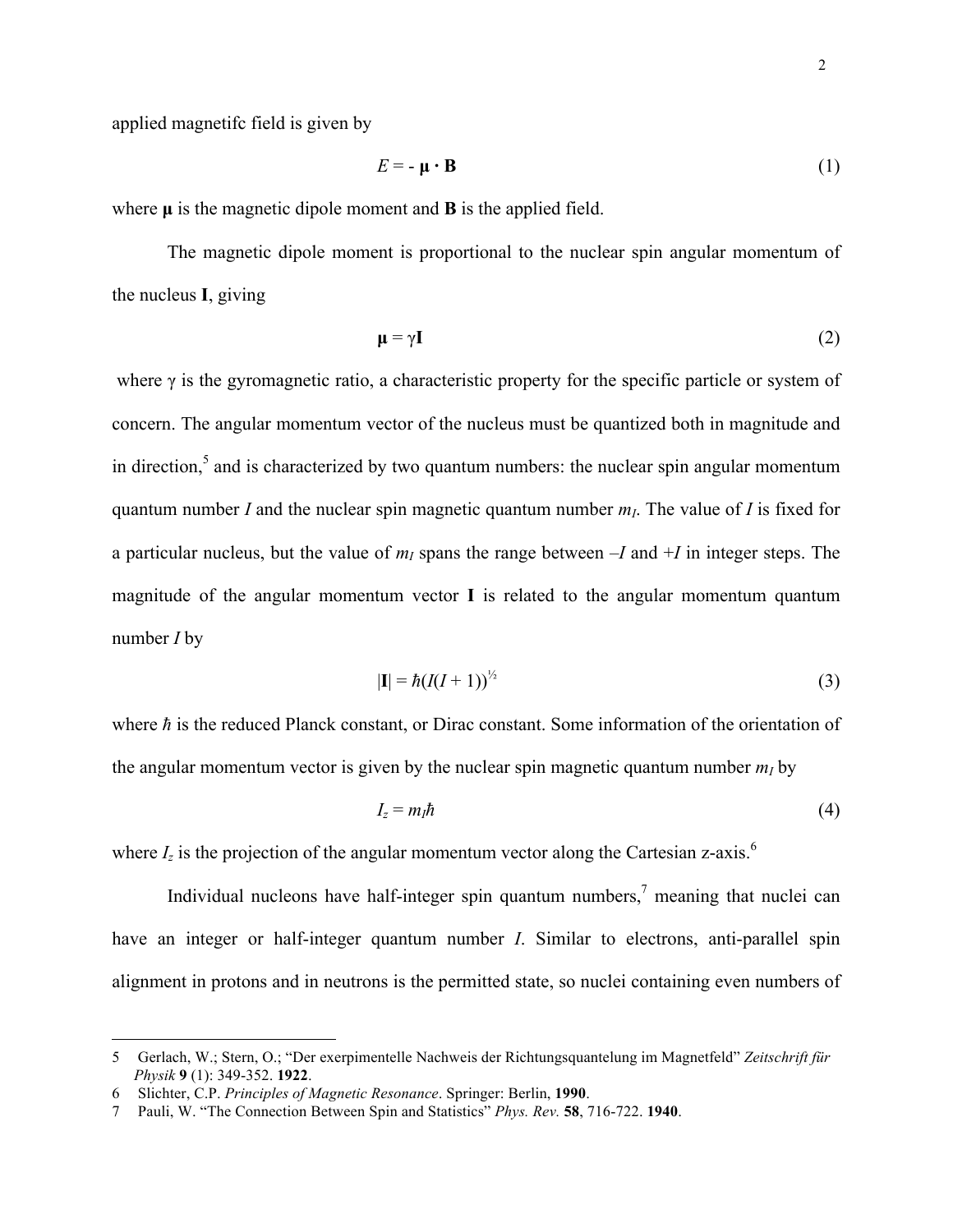both protons and neutrons have overall zero spin or *I*=0. However, a parallel spin alignment between a proton and a neutron is the permitted state rather than anti-parallel alignment. Consequently, nuclei containing odd numbers of both protons and neutrons have nonzero integer values of nuclear spin quantum numbers. Nuclei containing an odd number of protons and even number of neutrons or an even number of protons and odd number of neutrons have half-integer spin quantum numbers.

The most commonly studied nuclei are that of Hydrogen-1, or protium, which consists of a single proton. A long proton has a spin of  $I = \frac{1}{2}$  and a large gyromagnetic ratio of  $\gamma = 2.6752 \times$  $10^8$  rad/Ts. $8$  The high natural abundance of the hydrogen-1, especially in organic molecules, and the relatively sizable gyromagnetic ratio are responsible for the popularity of proton NMR spectroscopy. However, any nuclei with an intrinsic magnetic dipole moment could theoretically be used for NMR spectroscopy.

Since  $I = \frac{1}{2}$  for a proton, the magnitude of the spin angular momentum is  $|\mathbf{I}| = \hbar(\frac{3}{4})^{\frac{1}{2}}$  with possible projections along the z-axis of  $I_z = +\hbar/2$  or  $I_z = -\hbar/2$  for values of  $m_I = +\frac{1}{2}$  and  $m_I = -\frac{1}{2}$ , respectively. A proton having  $m<sub>I</sub> = +\frac{1}{2}$  is said to be in a spin-up state, and a proton having  $m<sub>I</sub> = -\frac{1}{2}$  $\frac{1}{2}$  is said to be in a spin-down state. From the above equations, it can be seen that these two states differ in energy due to the relationship between the energy and the projection of angular momentum on the z-axis:

$$
E = -\mu \cdot \mathbf{B} = -\gamma \mathbf{I} \cdot \mathbf{B} = -\gamma I_z B_0 = -\hbar \gamma B_0 m_I
$$
 (5)

if the applied field **B** has the magnitude  $B_0$  and is directed along the z-axis, such that **B** =  $(0,0,B<sub>0</sub>)$ . For a proton then, there is a energy difference of energy between the two spin states of

$$
\Delta E = \hbar \gamma B_0 \tag{6}
$$

 <sup>8</sup> Williams, E.R.; Olsen, P. T.; "New Measurement of the Proton Gyromagnetic Ratio and a Derived Value of the Fine-Structure Constant Accurate to a Part in  $10^{7}$  *Phys. Rev. Lett.* **42** 1575-1579. **1979**.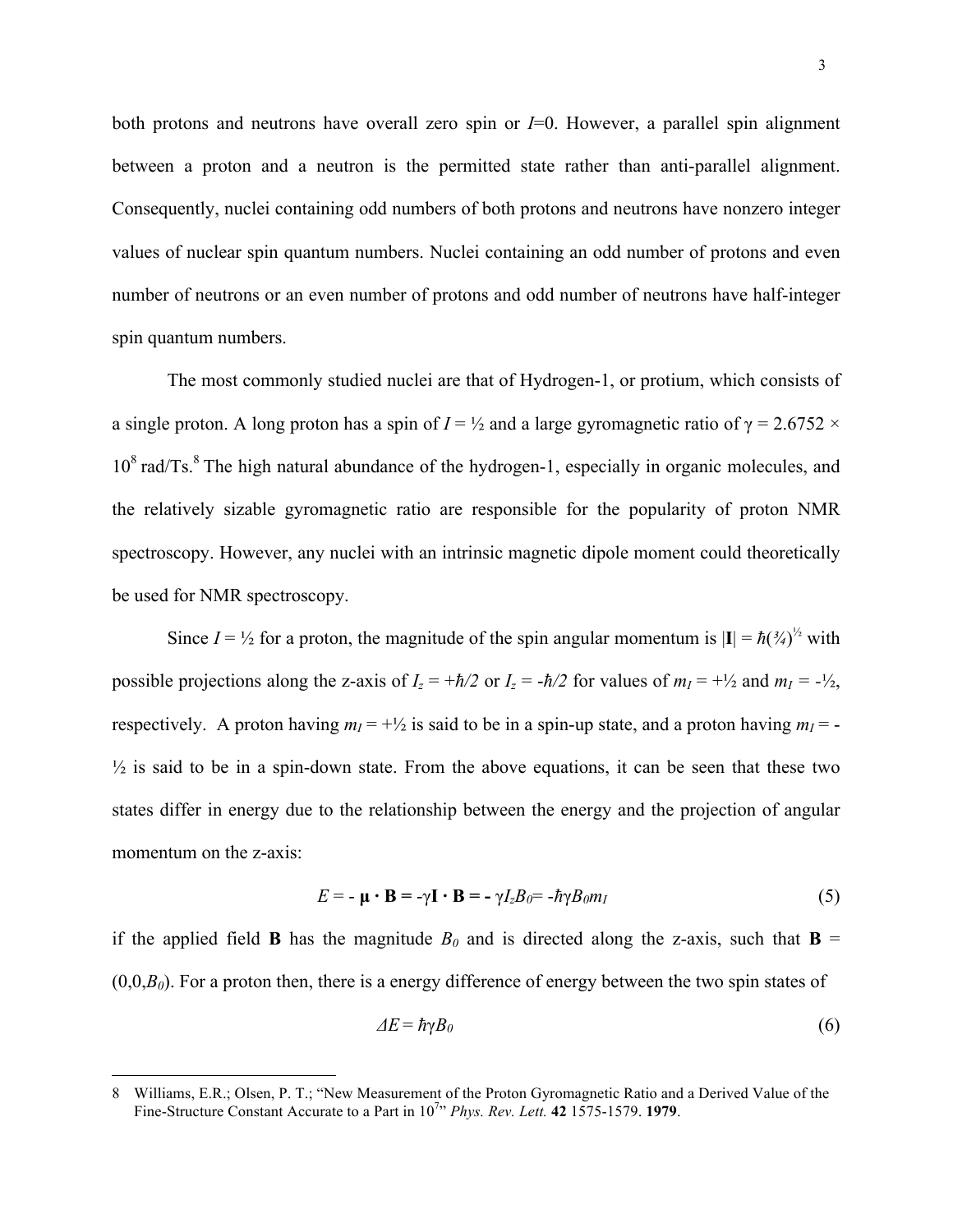which indicates that the difference in energy is proportional to the strength of the applied magnetic field. Due to the relatively small values of the Dirac constant and gyromagnetic ratios, NMR spectroscopy requires the use of strong magnetic fields to produce significant energy differences.

Applied electromagnetic radiation can induce a transition between the  $m_1 = +\frac{1}{2}$  and  $m_1 = -\frac{1}{2}$ ½ states, resulting in a measurable absorption of energy. The nucleus is said to be in resonance when this absorption occurs, hence the name of "nuclear magnetic resonance." This resonance can only occur when the applied electromagnetic radiation matches the energy of the transition, meaning that the resonance occurs at specific frequencies of applied radiation. Typical frequencies generally fall within the range of radio waves, making NMR spectroscopy a relatively energetically mild technique compared to other spectroscopic techniques.<sup>9</sup>

Though it may initially appear that all nuclei of the same proton and neutron composition would have the same resonant frequency, much of the utility of NMR spectroscopy is due to the fact that nuclei in differing chemical environments differ in their resonance frequencies. This difference is due to the electrons surrounding the nuclei, which produce a shielding effect. As charged particles, electrons moving in the applied external magnetic field generate an opposing secondary field,<sup>10</sup> thereby reducing the effective magnetic field at the nucleus. Consequently, the energy difference between the spin states is reduced, and the resonant frequency is lowered, leading to the phenomenon known as chemical shift. Though the extent of shielding also depends on orientation of the molecule relative to the applied field, in typical liquid or gaseous spectra random motion is expected to average out oriental dependence.

Since the energy transitions are proportional to the applied magnetic field, the location of

 <sup>9</sup> Wang, A.C.; Bax, A.; "Minimizing the effects of radio-frequency heating in multidimensional NMR experiments" *Journal of Biomolecular NMR*. **3** (6): 715-720. **1993**.

<sup>10</sup> Maxwell, J. C.; "On physical lines of force" *Philosophical Magazine*, **1861**.